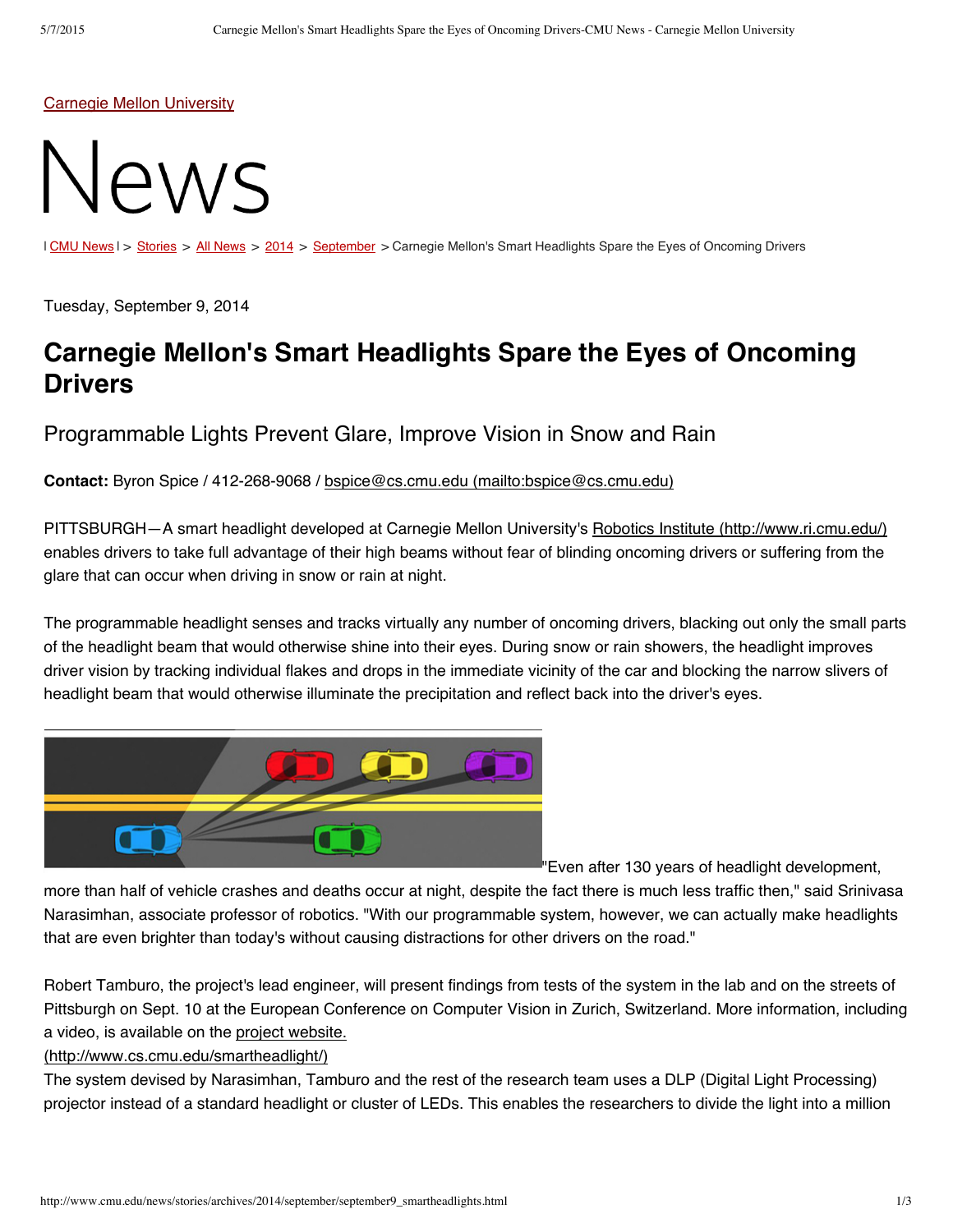tiny beams, each of which can be independently controlled by an onboard computer.



A camera senses oncoming cars, falling precipitation and other objects of interest, such as road signs. The one million light beams can then be adjusted accordingly, some dimmed to spare the eyes of oncoming drivers, while others might be brightened to highlight street signs or the traffic lane. The changes in overall illumination are minor, however, and generally not noticeable by the driver.

System latency  $-$  the time between detection by the camera and a corresponding adjustment in the illumination  $-$  is between 1 and 2.5 milliseconds, Tamburo said. This near-instantaneous reaction means that in most cases the system doesn't have to employ sophisticated algorithms to predict where an oncoming driver or a flake of snow will be by the time the headlight system responds.

"Our system can keep high beams from blinding oncoming drivers when operating at normal highway speeds," Narasimhan said. Rain and snow present a more difficult problem, he noted; the system reduces glare at low speeds, but becomes less effective as speed increases.

In addition to preventing glare, the projector can be used to highlight the traffic lane  $-$  a helpful driving aid when roads have unmarked lanes or edges, or when snow obscures lane markings. When tied to a navigation system, the programmable headlights also can project arrows or other directional signals to visually guide drivers.

"We can do all this and more with the same headlight," Narasimhan said. That's in contrast to new headlight systems that some automakers are installing. These include multi-LED systems that reduce glare to oncoming drivers by darkening some LEDs as well as swiveling headlights that help drivers see down curved roads. "Most of these are one-off systems, however, with different headlights required for different specialized tasks," he added.

The research team assembled their experimental system from off-the-shelf parts and mounted the system atop the hood of a pickup truck, serving as the equivalent of a third headlight during street tests. The team plans to install a smaller version next year in the headlight slot of a truck.

Though currently larger than standard headlights, Narasimhan said the smart headlights could be accommodated by trucks and buses, whose headlights are especially prone to causing glare because they are positioned high off the ground. Eventually, miniaturization should make the smart headlights compatible with smaller vehicles.

The research team includes Takeo Kanade, professor of computer science [\(http://www.csd.cs.cmu.edu/\)](http://www.csd.cs.cmu.edu/) and robotics; Anthony Rowe, assistant research professor of electrical and computer engineering [\(http://www.ece.cmu.edu/\)](http://www.ece.cmu.edu/) (ECE); Abhishek Chugh, a master's degree student in computer science; Subhagato Dutta and Vinay Palakkode, both master's degree students in ECE; and Eriko Nurvitadhi and Mei Chen of Intel Research.